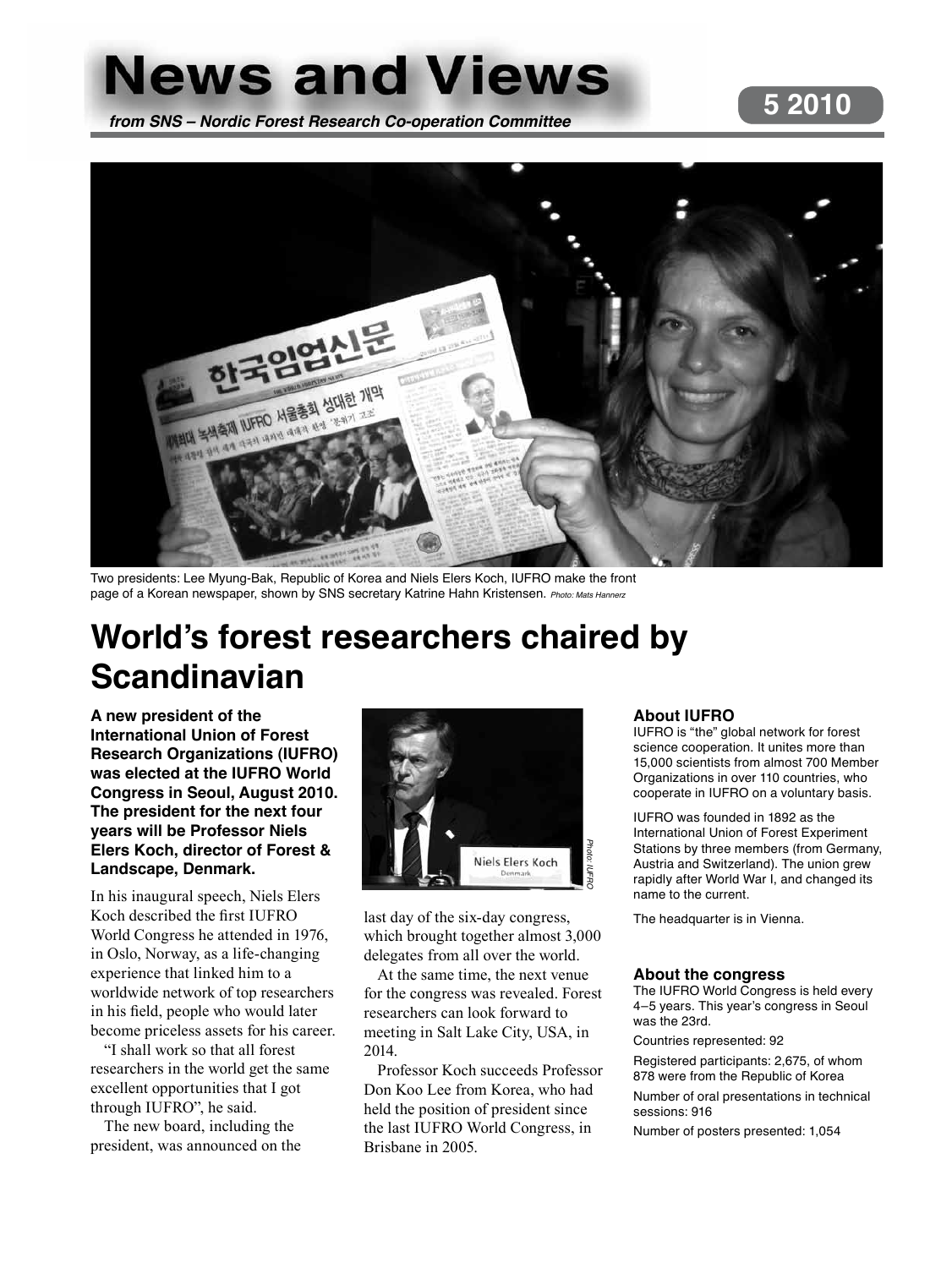# **25 years in the service of forest science**

**The 25th anniversary of Scandinavian Journal of Forest Research was celebrated at a jubilee seminar at the IUFRO World Congress in Seoul on August 24th. More than 60 researchers, colleagues and friends of the journal showed up to celebrate its birthday.**

Niels Elers Koch, SNS board member and President-elect of IUFRO, opened the seminar entitled "25 years in the service of forest research" and welcomed the four invited speakers to take a look at the past and future from a forest research perspective (see below).

Before wrapping up the event, editor Mats Hannerz announced the winner of the SJFR 25 years Jubilee Award for the most cited author (see next page). The event was organized in cooperation with

The Nordic Forest Research Co-operation Committee (SNS) and kindly sponsored by the publisher Taylor & Francis. */ Katrine Hahn Kristensen*



*Above: Attendants at the seminar. Photo: IUFRO Below: The four keynotespeakers, from left: Ronald McRoberts, Tomas Nordfjell, Lena Gustafsson and Pasi Puttonen. Photo: Katrine Hahn Kristensen*



**25 years of ...**

#### **...forest inventory research**

Dr. **Ronald McRoberts** from the U.S. Forest Service presented a motivational talk on the technical and statistical developments in remote sensing for producing forest inventories.

McRoberts pointed out that the measurement of forest inventory plots is becoming increasingly expensive and there is a growing need for inexpensive solutions.

Twenty-five years ago, inventories were generally only produced for boreal and temperate forests, but today climate change and carbon accounting concerns require inventories for tropical forests in developing countries.

#### **...forest technology research**

Professor **Tomas Nordfjell**  from SLU, Sweden illustrated the development of forest technology research, with special focus on cut-tolength harvesting techniques. Work between 1985 and 2010 was characterized by the development of longlasting products but also by greatly improved ergonomic standards, more advanced hydraulics, and superior computer systems.

The important fact now is that all biomass from a tree has a substantial value and we can therefore expect to see harvesting heads that remove the main part of the stump.

#### **...nature conservation research**

Professor **Lena Gustafsson**, SLU, Sweden, provided a timeline illustrating the change in approaches, topics and species studied. She envisioned a change towards multidisciplinarity, metacommunity ecology and landscape genetics; a change towards the research topics of restoration, ecosystem functions and services and climate change; and a change from studying highly specific species groups towards a wide overview of all species.

As an example of a new conservation measure, she described tree retention, which is a form of off-reserve conservation, leaving and creating the structures associated with natural forests.

#### **...silvicultural research**

Professor **Pasi Puttonen**, Metla, Finland, described past advances in nursery and plant propagation techniques, as well as improvements in stand care and seedling establishment.

Sustainable forest management has become a particular issue requiring societal processes to be taken into account.

Professor Puttonen forecasts an increasing need for multidisciplinary research, integrating technology, economics and silviculture.

He also predicted that there will be more work for fewer scientists, and the need to synthesize new results and experiences continuously.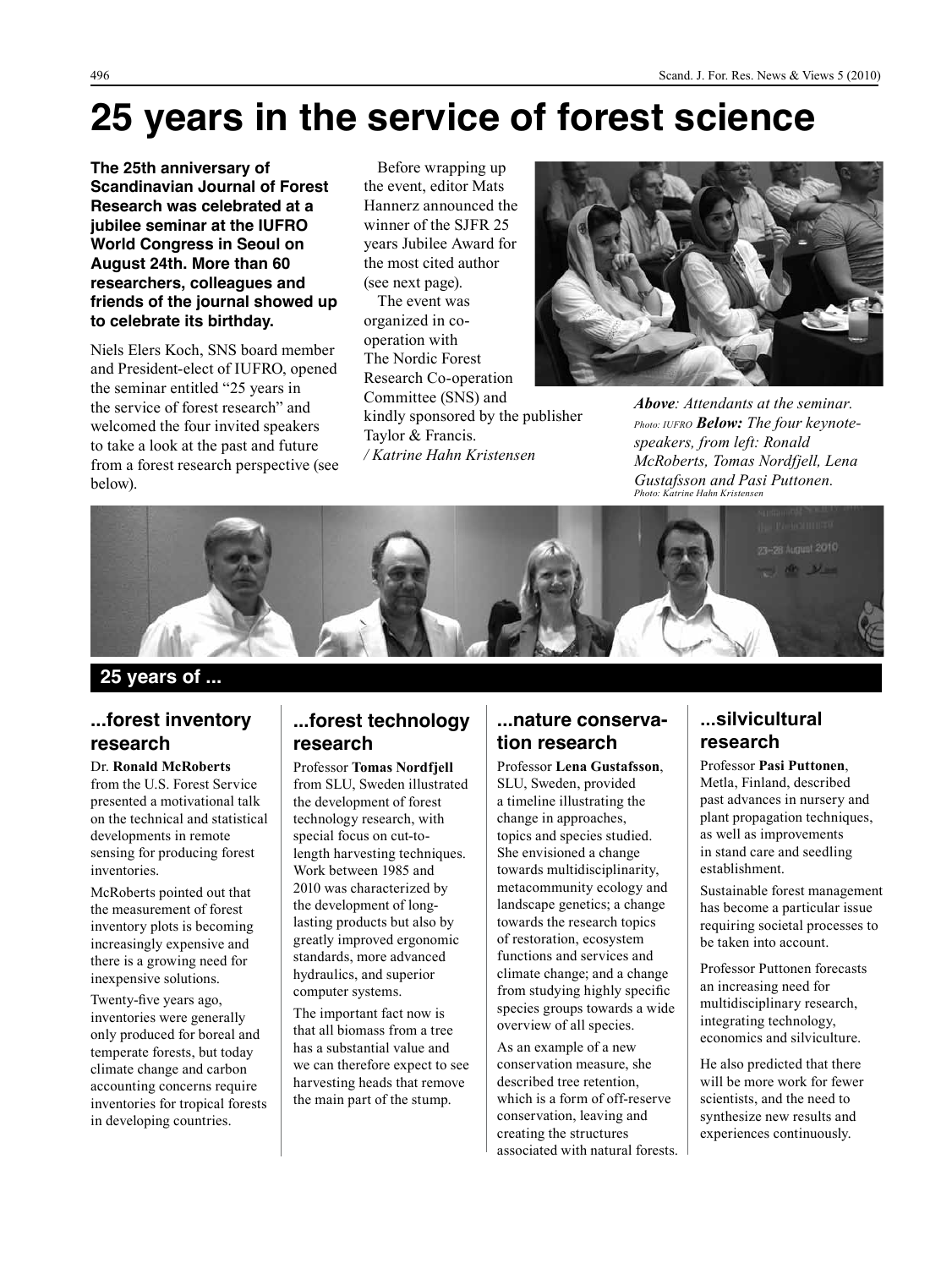# **Scandinavian Journal of Forest Research Jubilee Award to Erik Naesset**



*The Award winner, Professor Erik Naesset. Photo: Håkon Sparre.*

**The winner of the Jubilee Award, established to celebrate the 25th anniversary of the Scandinavian Journal of Forest Research, was Professor Erik Naesset from the Norwegian University of Life Sciences.** 

The award was presented during the jubilee seminar at the IUFRO World Congress in Seoul, by editor Mats Hannerz, who described the background to the award's inception: Publication of an article is much more than ticking off a completed study or adding a new item to a CV. The main purpose should instead be to disseminate ones ideas and findings to a broader audience, who can use them, criticize them, and elaborate on them.

An indication of the scientific impact of an article is how often it has been cited. Scandinavian Journal of Forest Research wants to honour and encourage authors who write articles which are read and cited by their colleagues.

#### **And the winner is...**

The jubilee award is given to an author who has been successful in this sense. We chose to look at the total

citations over the period 2001–2009 to find the most cited author and the most cited article. We found the same person in both categories.

The author published 26 peerreviewed articles in Scandinavian Journal of Forest Research during the period 1995–2009. Three of them were among the top-10 cited articles over the period 2001–2009, in competition with over 500 cited articles. The total citations to the author's articles in SJFR amount to over 430.

The top-cited article, which has been cited 94 times until 2009, was: *Naesset, E. (2004). Practical large scale forest stand inventory using a small footprint airborne scanning laser. Scand. J. For. Res. 19, 164-179.* 

#### **About the winner**

Erik Naesset is professor at the Norwegian University of Life Sciences. Professor Naesset has been in the forefront of laser-based forest research for over a decade. His research interest varies widely as evidenced by his numerous publications. As described by one of his colleagues: 'He is a well-cited author because he does meticulous, well-planned, thoughtful research that he presents in clear, concise, well-written manuscripts. Because he addresses timely topics, because he's a forward thinker who is broadly familiar with most of the work done by other researchers, and takes the time to build on their results, he will, without doubt, continue to be a leader in the forestry LIDAR community at a time of significant change and opportunity.'

Professor Naesset was formerly an active member of the editorial board of the journal, and has been eager to sharpen its scientific impact over the time.



### **Forest Research in the North – on the web**

The fact sheets about forest research organizations in the Nordic and Baltic countries, first issued in 2005, have been revised. A brochure introduces the main actors in forest research in each of the countries, and also provides brief facts about their forests. The brochure can be downloaded from the SNS website, *www.nordicforestresearch.org*

### **Arboretum becomes therapy garden**

Part of the Forest & Landscape arboretum in Hørsholm will be used as the first research-based therapy garden in Denmark. The idea of a therapy garden is to cure people with mainly stressinduced problems. The therapy garden will cover about one hectare, and will be located in the North-American part of the arboretum. The garden is part of an extensive research project on nature and health that is being conducted by the University of Copenhagen.

*Contact: Ulrika Stigsdotter, uks@life.ku.dk*

### **New website for forest tree breeding**

**skogplanteforedling.no** is a joint marketing portal for the The Norwegian Forest Seed Center and the Norwegian Forest and Landscape Institute. The website is arranged as a large seasonal wheel, showing the current status of the trees, and thematic overviews designed in the form of small electronic books.

*Read more: www.skogplanteforedling.no*